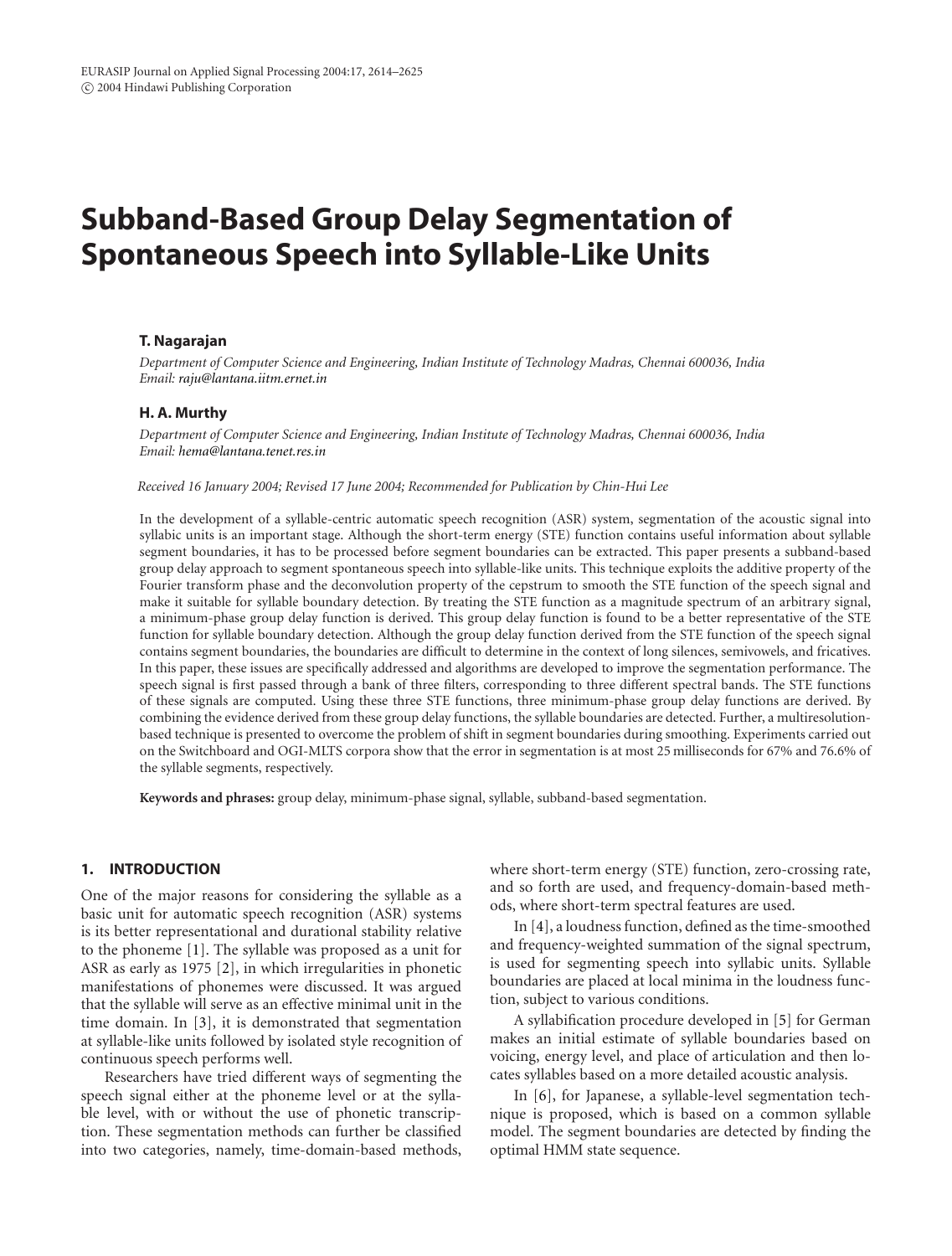In [\[7\]](#page-11-2), a multilayered neural network structure for continuous speech recognition, based on isolation and identification of syllables, is presented. The syllable boundaries are detected at the first layer of a neural network, which is an adaptation of Kohonen's phonotopic feature map trained by unsupervised learning.

An STE-based method for detecting syllable nuclei is presented in [\[8\]](#page-11-3). In this work, the speech is first bandpass filtered and then the short-term magnitude function is computed. To suppress the ripples caused by  $f_0$  or transient phonemes, the short-term magnitude function is further lowpass filtered at approximately 10 Hz. The peaks of the resulting energy contour are declared as the syllable nuclei.

In [\[9\]](#page-11-4), a temporal flow model (TFM) network has been developed to extract syllable boundary information from continuous speech, where TFM captures the time-varying properties of the speech signal.

The syllable is structurally divisible into three parts, the onset, nucleus, and coda [\[10](#page-11-5)]. Although many syllables contain all three elements, a significant number contain either one or two. With rare exceptions, when a single component is present, it is the nucleus. Generally, the nucleus is vocalic, while the onset and coda are usually consonantal in form. In terms of STE function, the syllable can be viewed as an energy peak in the nucleus region and it tapers off at both ends of the nucleus where a consonant may be present, which results in local energy fluctuations. If these local energy fluctuations are smoothed out, then the valleys at both ends of the syllable nucleus can be considered as syllable boundaries.

Many languages of the world possess a relatively simple syllable structure consisting of several canonical forms [\[10](#page-11-5)]. Most of the syllables in such languages contain just two phonetic segments, typically of CV type (e.g., Japanese language). The remaining syllabic forms are generally of V or VC variety. In contrast, English and German possess a more highly heterogeneous syllable structure. In such forms, the onset and/or coda constituents often contain two or more consonants. But a salient property shared by stressand syllable-timed languages is the preference of CV syllabic forms in *spontaneous speech*. Nearly half of the forms in English and over 70% of the syllables in Japanese are of this variety. There is also a substantial proportion of CVC syllables in the spontaneous speech of both the languages [\[10](#page-11-5)]. The analysis done on the Switchboard corpus shows that nearly 88% of the syllables are of simple structure and only 12% of the syllables are of a more complex structure with consonant clusters [\[10](#page-11-5)]. This shows that even for the languages which are not syllable-timed, the syllable can be defined using a simple structure. Further, the definition of syllable in terms of STE function is suitable for almost all the languages, in the case of spontaneous speech. Keeping this fact in mind, in this paper, a time-domainbased speech segmentation procedure is described, which segments the speech signal into syllable-like units, without the knowledge of the phonetic transcription. This approach is somewhat similar to *homomorphic filtering*, which essentially smoothes the magnitude spectrum of the windowed speech signal.



<span id="page-1-0"></span>FIGURE 1: (a) Speech signal. (b) Corresponding STE function. (c) Lowpass filtered STE function. (d) Mean-smoothed STE function.

Earlier, a method was proposed [\[11\]](#page-11-6) for segmenting the acoustic signal into syllable-like units, in which a minimumphase signal is derived from the STE function as if it were a magnitude spectrum. It is observed that the group delay function of this minimum-phase signal is a better representative of the STE function to perform segmentation. Later, several refinements have been made to improve the performance of the baseline segmentation algorithm [\[12](#page-11-7)]. In this paper, we specifically discuss the refinements made on the system described in [\[11](#page-11-6)].

## <span id="page-1-1"></span>**2. SHORT-TERM ENERGY-BASED SEGMENTATION**

A simple candidate for segmenting speech is the STE function of the speech signal. The high-energy regions in the STE function correspond to syllable nuclei, and the valleys at both ends of the syllable nuclei are approximately the syllable boundaries. But the raw STE function cannot be directly used to perform segmentation due to significant local energy fluctuations. This is due to the presence of transient consonants and  $f_0$  (see [Figure 1b](#page-1-0)). Techniques like fixed thresholding can be used but suffer when energy variation across the signal is quite high. For continuous speech, especially for spontaneous speech, the energy is quite high at the beginning of a phrase and tapers off towards the end of the phrase. An adaptive thresholding can be used to address this problem but the threshold value will have to be learnt continuously from the speech signal. Further, the region over which the adaptive threshold is computed will become crucial: too large a region will miss boundaries, while too short a region will generate spurious boundaries.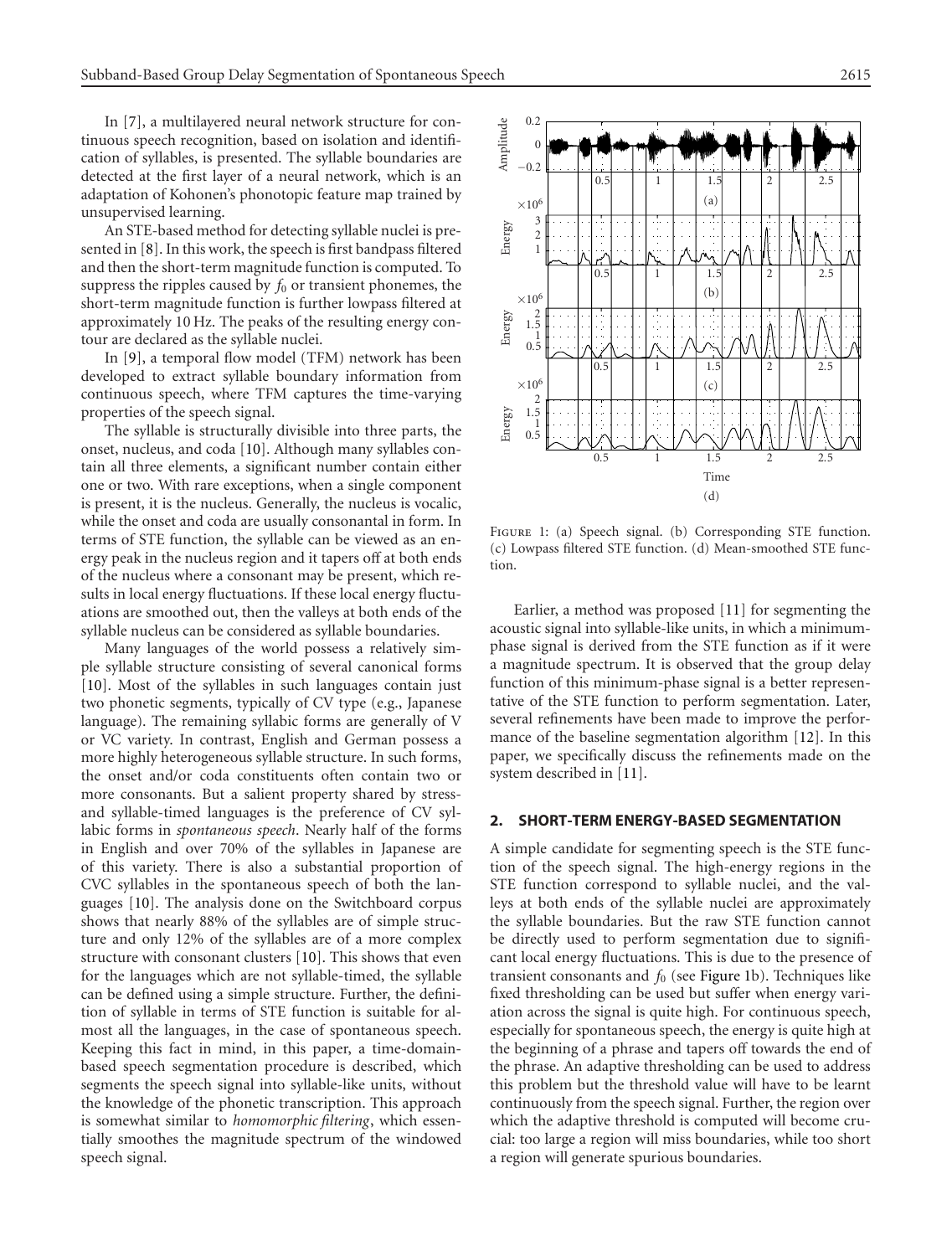To overcome the problems due to local energy fluctuations, the STE function should be smoothed. Smoothing the STE function can be performed in several ways. Firstly, the STE function can be computed with increased window size, but with the consequence of shift in boundary locations. The STE function is normally mean smoothed with a narrow window size (see [Figure 1d](#page-1-0)). In this case, the order of mean smoothing is crucial. If the order is large, it will result in significant shift in boundaries or even miss detection of boundaries altogether, while if the order is small, it will not properly serve the purpose of smoothing. In [\[13](#page-11-8)], it is mentioned that the syllable duration can be conceptualized in terms of *modulation frequency*. For example, a syllable duration of 200 milliseconds is equivalent to a modulation frequency of 5 Hz. Further, the syllable duration analysis [\[10](#page-11-5)] performed on the *Switchboard corpus* [\[14\]](#page-11-9) shows that the duration of syllables mostly varies from 100 milliseconds to 300 milliseconds with a mean of 200 milliseconds. In terms of modulation frequency, it varies from 3 to 10 Hz, with a mean of 5 Hz. Using this approach, in [\[8](#page-11-3)], a lowpass filter with cutoff frequency of 10 Hz is applied on the logarithmic STE amplitude to suppress the ripples caused by  $f_0$  or transient consonants. This forces the system to oscillate at syllable frequencies (see [Figure 1c](#page-1-0)). The selection of cutoff frequency is crucial; it should be different for different speech rates.

In this paper, an attempt is made to overcome these issues. The STE function is a nonzero, positive function. But the magnitude spectrum of any real signal has the symmetry property, that is,

$$
|X(\omega)| = |X(-\omega)|. \tag{1}
$$

If the STE function is symmetrized, it will have the properties similar to that of the magnitude spectrum. Therefore, techniques applied for processing the magnitude spectrum can be applied to the energy function. The inverse DFT (IDFT) of this assumed magnitude spectrum will be a two-sided signal (the real cepstrum). If the causal portion of this signal alone is considered, it is a perfect minimum-phase signal since it is derived from the magnitude spectrum alone. Now, smoothing of this assumed magnitude spectrum can be performed using one of the following techniques.

(1) *Cepstrum-based smoothing*. It is well established that high-frequency ripples can be removed by applying a lifter in the cepstral domain, thereby retaining the low-frequency ripples alone [\[15](#page-11-10)]. Using the same analogy, in our work, the symmetrized STE function is treated as if it were a magnitude spectrum of an arbitrary signal. The low-frequency oscillations in the STE function correspond to the syllable rate and the high-frequency oscillations or ripples correspond to the presence of transient consonants and  $f_0$ . The high-frequency ripples in the STE function can be removed as is done in *homomorphic filtering*.

(2) *LP-cepstrum-based smoothing*. By choosing a proper order, which is based on the number of syllables present in the speech signal, the cepstrum can be modeled.

(3) *Root-cepstrum-based smoothing*. In [\[16](#page-11-11)], it is shown that spectral root homomorphic deconvolution performance is similar to, or even better than, the log homomorphic deconvolution, where the root-cepstrum is defined by the IDFT  $|X(\omega)|^{\gamma}$ , with  $0 < \gamma \ll 1$ .

It has been well established in the literature that minimum-phase group delay functions are very useful in formant extraction [\[17](#page-11-12)]. In the present work also, instead of deriving a new magnitude spectrum from the cepstrum, group delay functions are derived as explained in the following section.

## <span id="page-2-2"></span>**3. GROUP-DELAY-BASED SEGMENTATION OF SPEECH**

<span id="page-2-0"></span>The negative derivative of the Fourier transform phase is defined as *group delay*. The group delay function exhibits additive properties. If

<span id="page-2-1"></span>
$$
H(\omega) = H_1(\omega) \cdot H_2(\omega), \tag{2}
$$

then the group delay function  $\tau_h(\omega)$  can be written as

$$
\tau_h(\omega) = -\frac{\partial(\arg(H(\omega)))}{\partial \omega}
$$
  
=  $\tau_{h_1}(\omega) + \tau_{h_2}(\omega).$  (3)

From [\(2\)](#page-2-0) and [\(3\)](#page-2-1), observe that a multiplication in the spectral domain becomes an addition in the group delay domain. To demonstrate the power of the additive property of the group delay spectrum, three different systems are chosen (Figure [2a,](#page-3-0) [2b,](#page-3-1) and [2c\)](#page-3-2), where the first system consists of a complex conjugate pole pair at an angular frequency  $\omega_1$ , the second system with a complex conjugate pole pair at an angular frequency *ω*2, and the third with two complex conjugate pole pairs, one at  $\omega_1$  and the other at  $\omega_2$ . From the magnitude spectra of these three systems (Figures [2d,](#page-3-3) [2e,](#page-3-4) and [2f\)](#page-3-5), it is observed that even though the peaks in Figures [2d](#page-3-3) and [2e](#page-3-4) are clearly visible, in a system where these two poles are combined together, the peaks are not resolved well as shown in [Figure 2f.](#page-3-5) This is due to the multiplicative property of the magnitude spectra. But from Figures [2g,](#page-3-6) [2h,](#page-3-7) and [2i,](#page-3-8) it is evident that the group delay spectrum obtained by combining the poles together, the peaks are well resolved as shown in Figure [2i.](#page-3-8) Further, in the group delay spectrum of any signal, the peaks (poles) and valleys (zeros) will be resolved properly only when the signal is a minimum-phase signal. In our work, since the signal is derived from the positive function (which is similar to the magnitude spectrum), it can be shown that the resultant signal is a minimum-phase signal. We have exploited the minimum-phase property of the signal derived from any positive function and the additive property of the group delay function to segment the speech into syllable-like entities.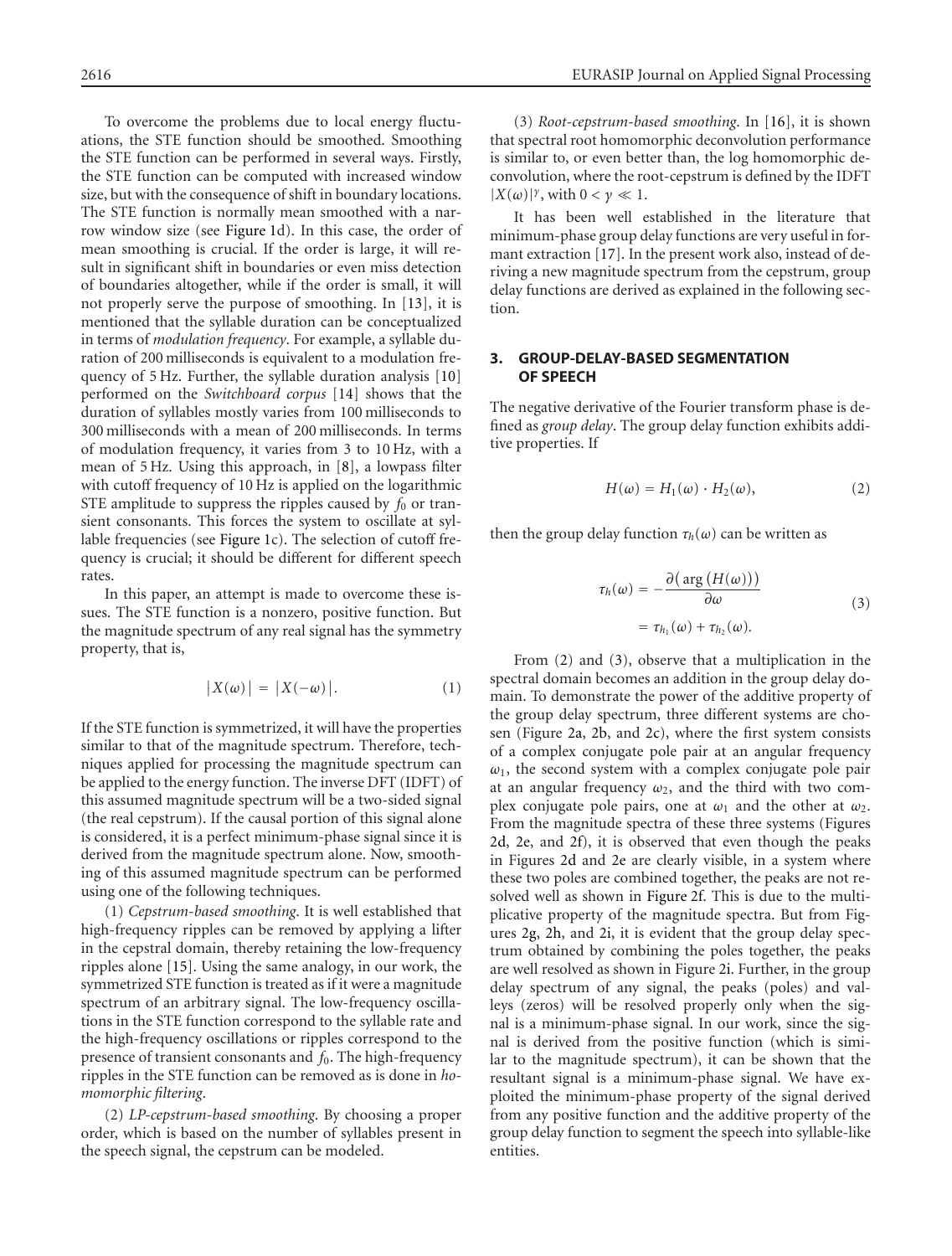<span id="page-3-3"></span><span id="page-3-2"></span><span id="page-3-1"></span><span id="page-3-0"></span>

<span id="page-3-7"></span><span id="page-3-6"></span><span id="page-3-4"></span>FIGURE 2: Resolving power of group delay spectrum: *z*-plane, magnitude spectrum, and group delay spectrum of the cases of ((a), (d), and (g)) a pole inside the unit circle at  $(0.8, \pi/8)$ ,  $((b), (e),$  and  $(h))$  a pole inside the unit circle at  $(0.8, \pi/4)$ , and  $((c), (f),$  and  $(i))$  a pole at  $(0.8, \pi/8)$  and another pole at  $(0.8, \pi/4)$  inside the unit circle.

## <span id="page-3-9"></span>*3.1. The minimum-phase property of the magnitude spectrum*

Consider a system function *X*(*z*) given below:

$$
X(z) = \frac{1}{\prod_{i=1}^{N} (1 - a_i e^{j w_i} z)}.
$$
 (4)

<span id="page-3-8"></span><span id="page-3-5"></span>The square of the magnitude of the system frequency response is given by

$$
|X(e^{j\omega})|^2 = X(e^{j\omega})X^c(e^{j\omega}) = X(z)X^c\left(\frac{1}{z^c}\right)\Big|_{z=e^{j\omega}}.\tag{5}
$$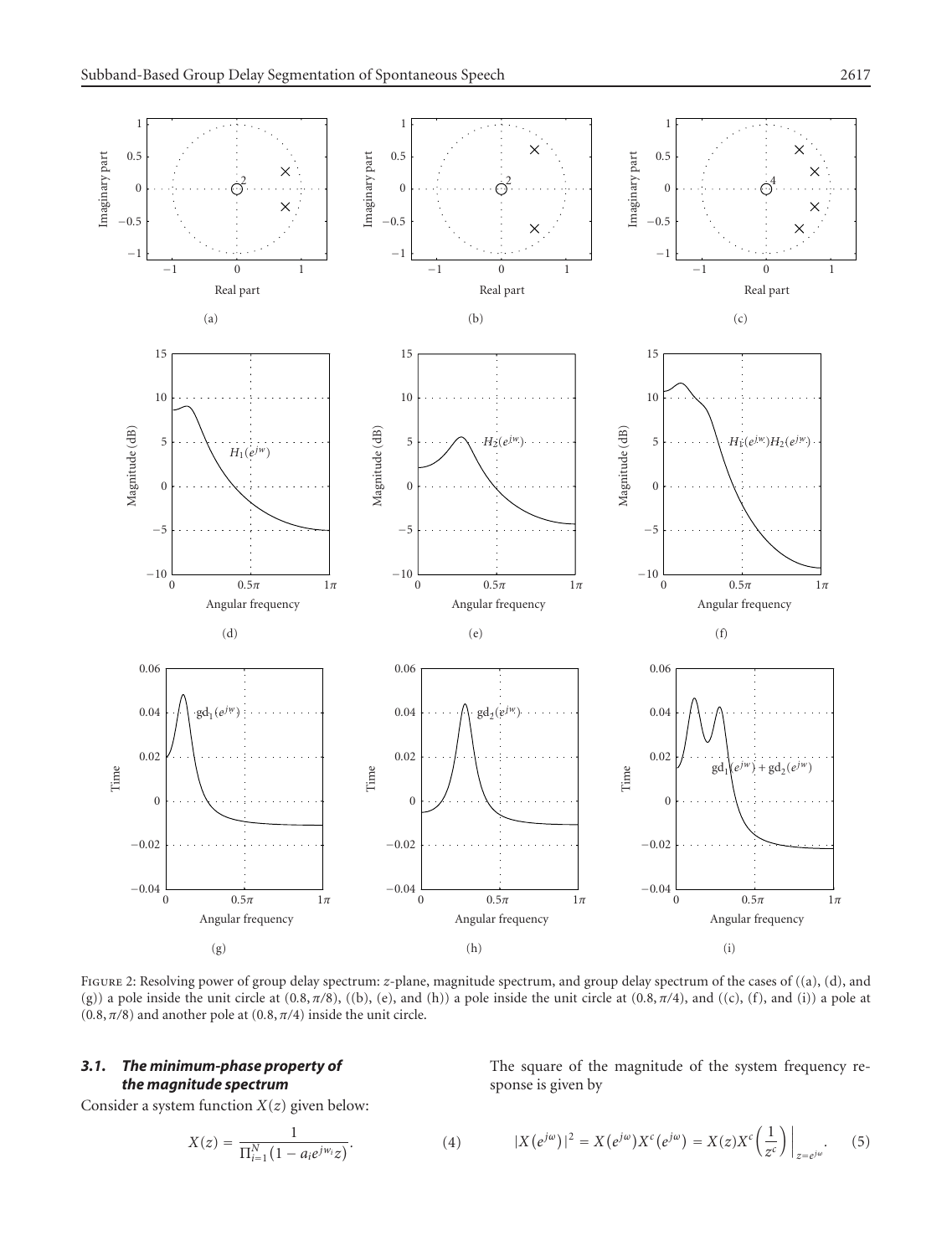Let

<span id="page-4-0"></span>
$$
C(z) = X(z)X^c\left(\frac{1}{z^c}\right),\tag{6}
$$

where "*c*" denotes complex conjugation;

$$
C(z) = \frac{1}{\prod_{i=1}^{N} (1 - a_i e^{j w_i} z)(1 - a_i e^{j w_i} z^{-1})}.
$$
 (7)

From [\(7\)](#page-4-0), we can infer that, for every pole in  $X(z)$ , there is a pole in  $C(z)$  at  $a_i$  and  $1/a_i^c$ . Consequently, if one element of each pair is outside the unit circle, then the conjugate reciprocal will lie inside the unit circle [\[18](#page-11-13)]. Since the Fourier transform of [\(7\)](#page-4-0) exists, inverse *z*-transform of [\(7\)](#page-4-0) leads to

$$
c(n) = \sum_{i=1}^{N} \left[ A_i (a_i e^{j w_i})^{-n} u(-n-1) + B_i (a_i e^{j w_i})^n u(n) \right], \quad (8)
$$

where  $u(n)$  is the unit-step function.

If only the causal portion of  $c(n)$  is considered, then

<span id="page-4-1"></span>
$$
c_m(n) = \sum_{i=1}^{N} B_i (a_i e^{j w_i})^n u(n).
$$
 (9)

From [\(9\)](#page-4-1), we conclude that the causal portion of the inverse Fourier transform of the squared magnitude spectrum of a signal whose root is at " $a_i$ " or " $1/a_i$ ," with  $|a_i| < 1$ , will have a root at "*a<sup>i</sup>* ," that is, the resultant signal will always be a minimum-phase signal. But, since a window is applied in the cepstral domain, the root-cepstrum is of finite length. Because of this, the *z*-transform of the signal will have spurious zeros. These zeros may affect the positions of the actual zeros present in the signal. To overcome this problem, the squared magnitude spectrum can be inverted  $(1/(|X(e^{j\omega})|^2))$  and another minimum-phase signal can be derived using the same algorithm, if zeros are of interest.

Instead of taking the squared magnitude spectrum, in fact, we can take  $|X(e^{j\omega})|^{\gamma}$ , where  $\gamma$  can be any value.<sup>1</sup> If the signal  $x(n)$  is an energy bounded signal, from the Akhiezer-Krein and Fejer-Riesz theorems [\[19](#page-11-14)], it can be shown that

$$
F^{-1}(|X(e^{j\omega})|^{\gamma}) = F^{-1}(|X(e^{j\omega})|^{0.5\gamma} |X(e^{j\omega})|^{0.5\gamma})
$$
  
=  $F^{-1}(Y(e^{j\omega})Y^c(e^{j\omega}))$  (10)  
=  $y(n) * y(-n)$ ,

where *c* and ∗ denote complex conjugation and convolution operations, respectively. Thus  $|X(e^{j\omega})|$  can be expressed as the Fourier transform of the autocorrelation of some sequence  $y(n)$ . Basically, the root-cepstrum of any signal  $x(n)$ can be thought of as the autocorrelation of some other sequence  $\nu(n)$ .

## *3.2. Algorithm for segmentation*

In [\[17,](#page-11-12) [20\]](#page-11-15), it is shown that if the signal is of minimum phase, the group delay function resolves the peaks and valleys of the spectrum well. If the STE function is thought of as a magnitude spectrum, an equivalent minimum-phase signal can be derived, as explained in [Section 3.1.](#page-3-9) The peaks and valleys of the group delay function of this signal will now correspond to the peaks and valleys in the STE function. In the STE function of any syllable, the energy is quite high in the voiced region and tapers off at both ends, where a consonant may be present, which results in local energy fluctuations. If these local variations are smoothed, then the minima at both ends of a voiced region correspond to syllable boundaries. The algorithm for segmentation of continuous speech using this approach is given below, which essentially smoothes the energy contour and removes the local energy fluctuations.

- (i) Let  $x(n)$  be the given digitized speech signal [\(Fig](#page-5-0)[ure 3a\)](#page-5-0) of a continuous speech utterance.
- (ii) Compute the STE function  $E(m)$ , where  $m = 1$ , 2, *...* , *M* [\(Figure 3b\)](#page-5-1), using overlapped windows. Let the minimum value of the STE function be *E*min.
- (iii) Compute the order *N* of FFT as given below:

$$
N = 2^{\lceil \log(2M)/\log(2) \rceil}.
$$
 (11)

- (iv) Invert the function  $E(m)^\gamma$  (where  $\gamma = 0.001$ ) after appending  $(N/2 - M)$  number of  $E_{\text{min}}$  to the sequence  $E(m)$ . Let the resultant function be  $E^i(m)$  [\(Figure 3c\)](#page-5-2).
- (v) Construct the symmetric part of the sequence by producing a lateral inversion of this sequence about the *Y*axis. Let this sequence be *E*(*K*) [\(Figure 3d\)](#page-5-3). Here, the sequence  $E(K)$  is treated as the magnitude spectrum of some arbitrary signal. In this time-frequency substitution, *N* is replaced by  $2\pi$  irrespective of the value of *N*.
- (vi) Compute the IDFT of the sequence  $E(K)$ . This resultant sequence  $e(n')$  is the root-cepstrum. The causal portion of  $e(n')$  has the properties of a minimumphase signal.
- (vii) Compute the minimum-phase group delay function of the windowed causal sequence of  $e(n')$  (see [\[17,](#page-11-12) [20](#page-11-15)]). Let this sequence be  $E_{\text{gd}}(K)$ . Let the size of the window applied on this causal sequence, that is, the size of the cepstral lifter, be *N<sup>c</sup>* .
- (viii) Detect the positive peaks in the minimum-phase group delay function  $(E_{gd}(K))$  as given below. If  $E_{\text{gd}}(K)$  is positive and if

$$
E_{\rm gd}(K-1) < E_{\rm gd}(K) < E_{\rm gd}(K+1),\tag{12}
$$

then  $E_{\text{gd}}(K)$  is considered as a peak. These peaks approximately correspond to the syllable boundaries.

As explained in [Section 2,](#page-1-1) for a given speech signal *x*(*n*) [\(Figure 4a](#page-6-0)), a group delay function may be derived in three different ways. The group delay function shown in [Figure 4b](#page-6-0)

<sup>1</sup>Other values of *γ*, say *γ <* 1, are especially useful in formant and antiformant extraction from the speech signal when the dynamic range is very high.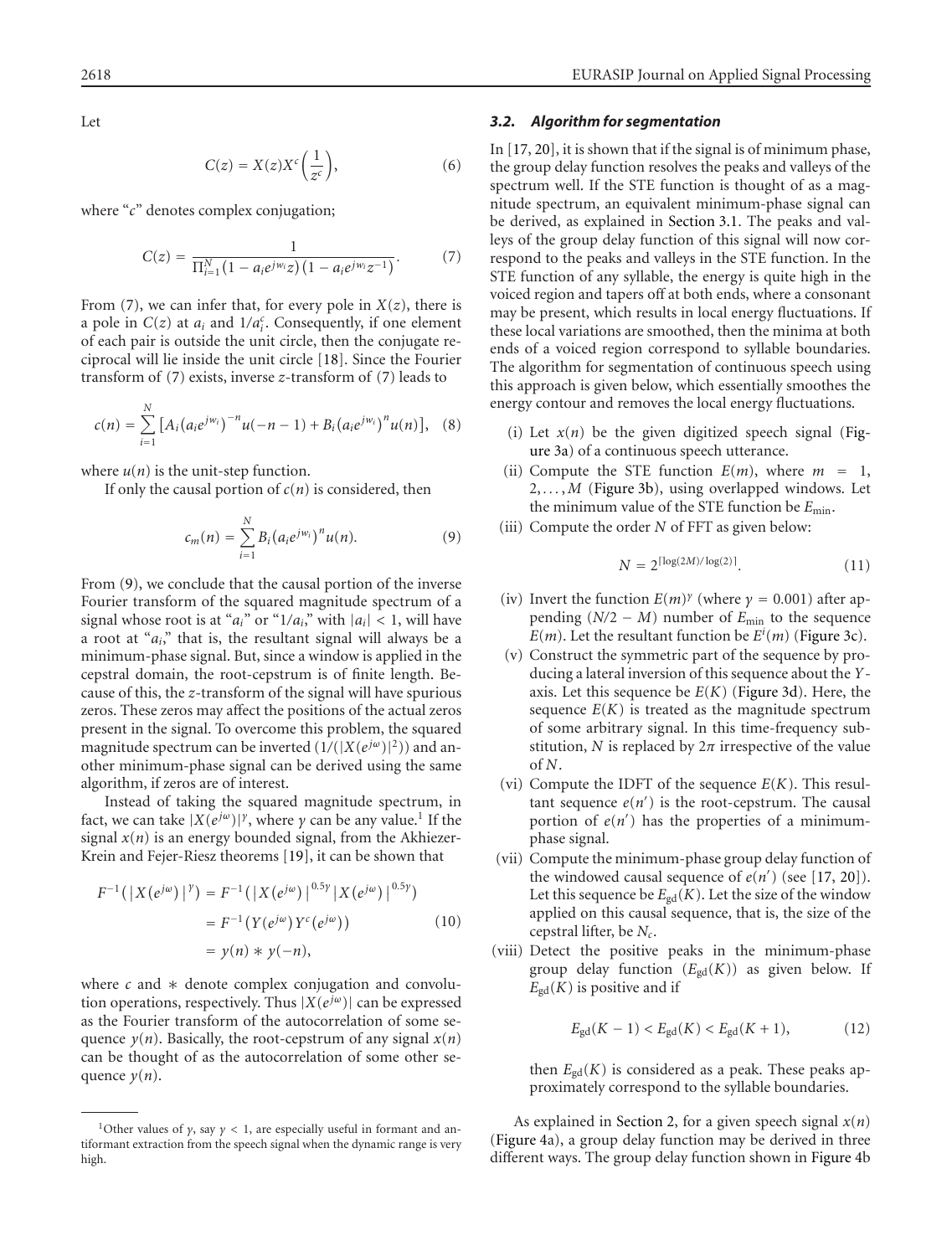<span id="page-5-1"></span><span id="page-5-0"></span>

<span id="page-5-2"></span>FIGURE 3: (a) Speech signal. (b) Corresponding STE function. (c) Inverted STE function. (d) Inverted and symmetrized STE function.

<span id="page-5-5"></span>is derived using the root-cepstrum-based approach. The group delay functions derived using the other two methods, that is, cepstrum- and LP-cepstrum-based smoothing methods, are also given in Figures [4c](#page-6-0) and [4d](#page-6-0), along with the group delay function derived using root-cepstrum-based smoothing. Interestingly, all the three group delay functions are almost similar, except for slight shifts in boundary locations in the case of LP-cepstrum based smoothing. But, each method has its own advantages and disadvantages. In the cepstrum- and root-cepstrum-based smoothing, the group delay functions are exactly similar in shape. But the computation of the conventional cepstrum requires a *log* operation. The common problem with these two methods is the choice of the cepstral lifter size *N<sup>c</sup>* . Appropriate choices for this parameter are discussed in the next section. If we use LP-cepstrum-based method, the cepstral lifter size is not crucial and in fact, the whole causal portion of the cepstrum can be considered for prediction. Even though this seems to be very attractive, this method suffers from the fact that the choice of the predictor order is related to the number of boundaries.

### <span id="page-5-3"></span>*3.3. Choice of N<sup>c</sup>*

<span id="page-5-4"></span>The frequency resolution in the magnitude spectrum as well as in the group delay spectrum depends on the size of the cepstral lifter  $N_c$  applied in the root-cepstrum. Here,  $N_c$  is defined as

$$
N_c = \frac{\text{Length of STE function}}{\text{WSF}}.\tag{13}
$$

In [\(13\)](#page-5-4), the length of the STE function corresponds to the number of samples in the STE function and the window scale factor (WSF) represents a scaling factor which is used to truncate the cepstrum. In this context, the value of WSF is always greater than 1. If *N<sup>c</sup>* is high, the resolution will also be high, that is, it can resolve two closely spaced boundaries. If  $N_c$  is chosen to be high, a boundary will appear between CV/CVC at the CV transition. For syllable segmentation, this is undesirable. On the other hand, if the resolution is too low, even syllables will not be resolved, which is also not desirable. To choose *N<sup>c</sup>* appropriately, durational analysis was performed. For this analysis, about 5000 speech dialogs of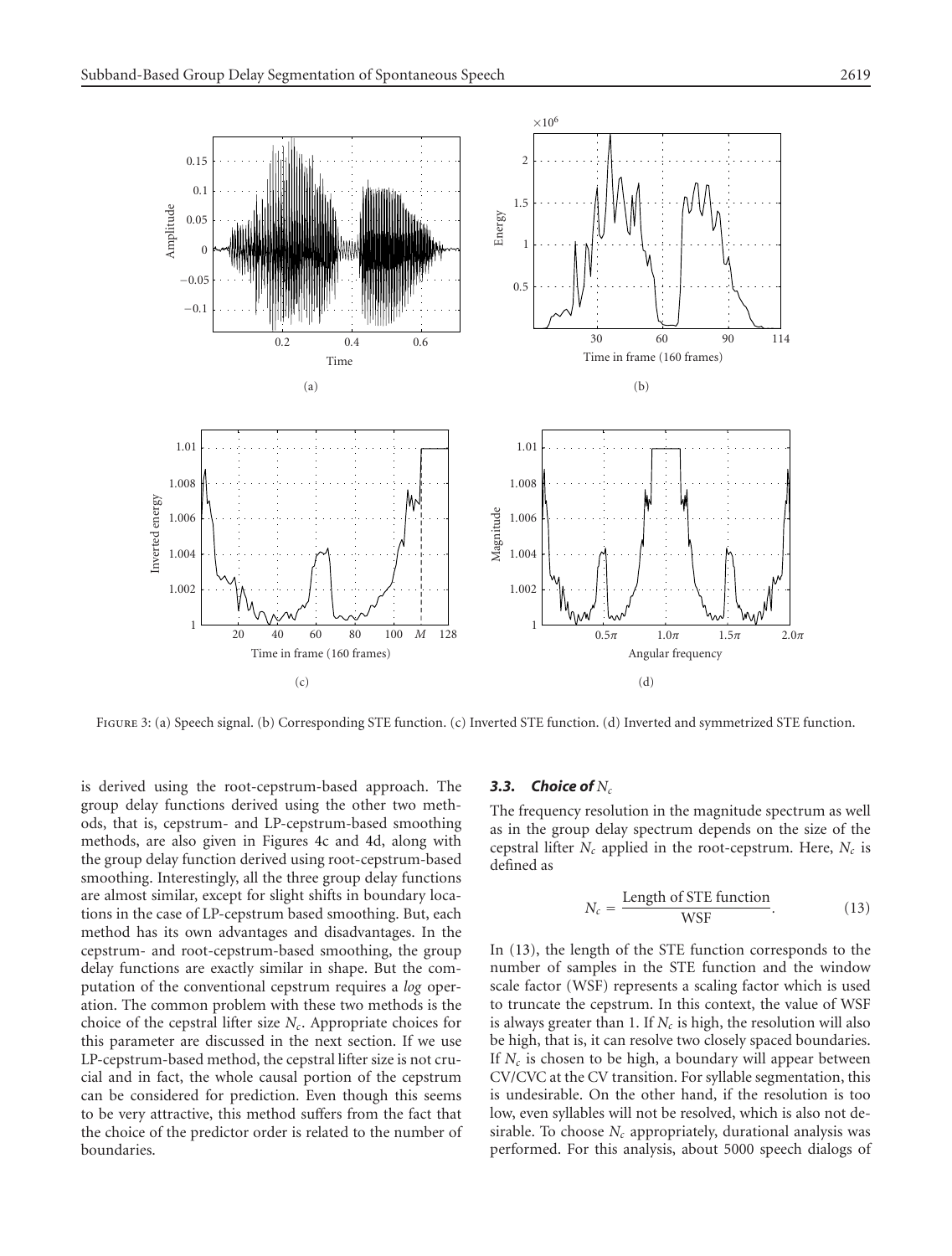

<span id="page-6-0"></span>Figure 4: The utterance "group-delay-based segmentation" (an example) (a) Speech signal. (b) Group delay function derived from root-cepstrum. (c) Group delay function derived from LPcepstrum. (d) Group delay function derived from conventional cepstrum.

<span id="page-6-1"></span>Table 1: Durational properties of syllables in Switchboard corpus (subset).

| Duration (ms) | Syllables (%) |
|---------------|---------------|
| < 50          | 1.92          |
| $50 - 100$    | 13.10         |
| $100 - 200$   | 42.78         |
| $200 - 300$   | 25.37         |
| $300 - 400$   | 11.11         |
| $400 - 500$   | 4.19          |
| $500 - 600$   | 1.52          |

the Switchboard data [\[14](#page-11-9)] were considered. [Table 1](#page-6-1) gives the durations of a subset of syllables in Switchboard data. From this table, observe that the lengths of approximately 70% of the syllables vary from 100 milliseconds to 300 milliseconds. The mean duration of a subset of Switchboard syllable data is 201.2 milliseconds. For these different durations of syllables, the experiments show that the values for  $N_c$  can be within a fixed range. For example, a carefully uttered speech signal with different syllable durations from 75 milliseconds to 325 milliseconds is considered. The WSF is varied from 2 to 12. The analysis shows that when the WSF is varied from 4 to 10, the number of syllable boundaries detected is equal to the number of actual boundaries. Based on this experiment, the WSF in the computation of  $N_c$  can be set between 4 and 10. The number of samples in the STE function is directly related to the number of syllables present in the speech signal.



<span id="page-6-2"></span>Figure 5: (a) Speech signal for the alphanumeric string "1258abdg" with silence. (b) Group delay function derived from the signal given in (a). (c) Speech signal after removing long silences. (d) Group delay function derived from the signal given in (c).

In a few instances, the syllable duration may be more than 300 milliseconds or less than 100 milliseconds. If the syllable duration is more than 300 milliseconds, then that particular segment may be split into two segments. Similarly, if the syllable duration is less than 100 milliseconds, there is a chance that the syllable boundary is not resolved. But most importantly, other syllable boundaries remain unaffected.

### <span id="page-6-4"></span>**4. SILENCES, FRICATIVES, AND SEMIVOWELS**

The group delay function resolves even very closely spaced poles well when they are separated by a zero, provided the zero is located at approximately the same radius as that of the poles. In other cases, there may be some degradation in performance. Three possible places where failure may occur are (i) at the silence region, where the duration of the silence is considerable, (ii) at fricative segments, where the energy of the fricative is quite high, and (iii) at the semivowels, when it comes in the middle of any word. To overcome these problems, on advice from Greenberg at ICSI, a subband-based approach to syllable segmentation is attempted.

## <span id="page-6-3"></span>*4.1. Presence of long silences*

In this approach, since the symmetrized energy contour is inverted, any drastic energy reduction in between two syllables is considered as a pole in the *z*-domain and a positive peak in the group delay domain. But, for a long silence (see [Figure 5a](#page-6-2)) in between two syllables (say more than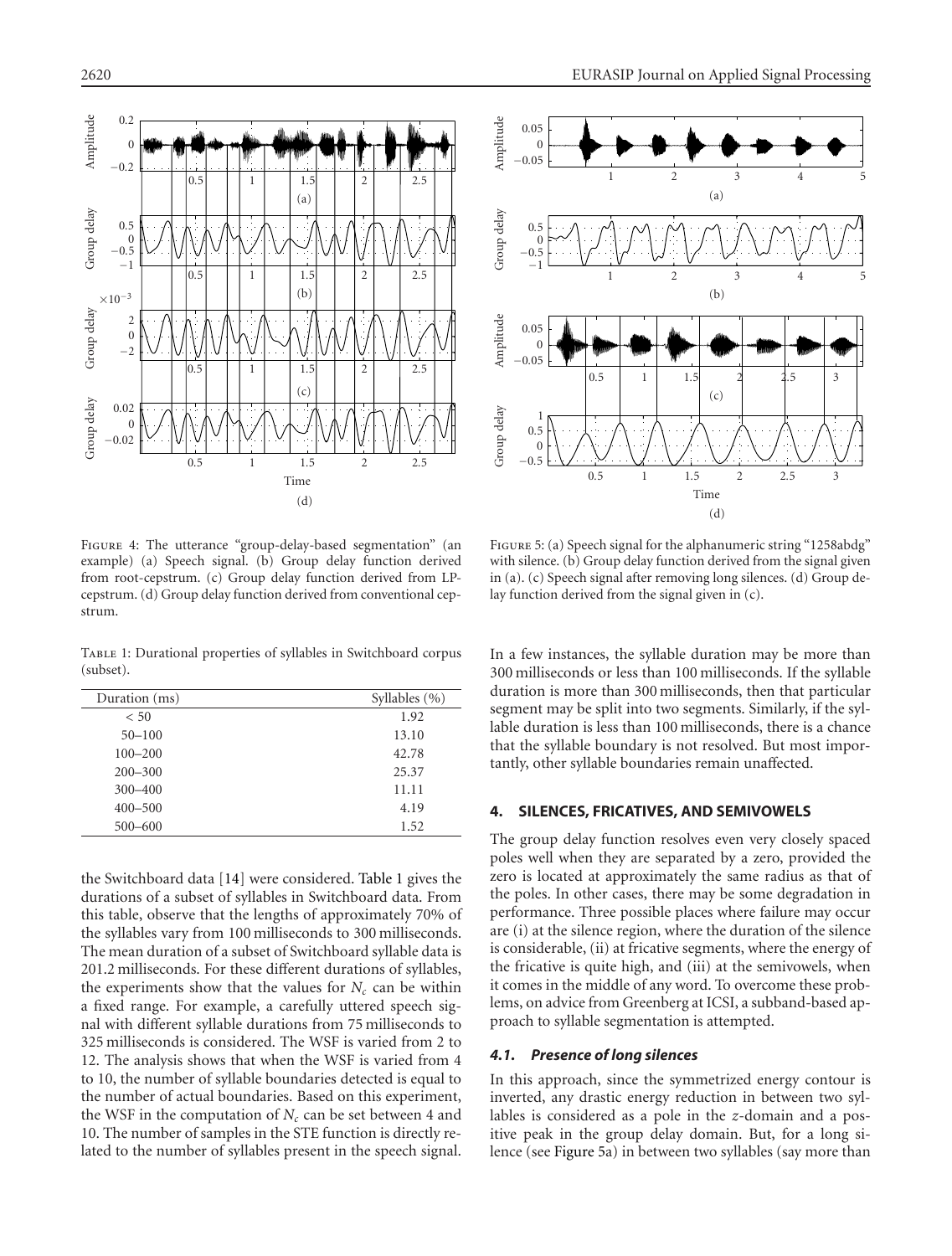



<span id="page-7-0"></span>FIGURE 6: (a) Speech signal. (b) Group delay function derived from the signal given in (a). (c) Lowpass filtered ( $f_c$  = 500 Hz) signal given in (a). (d) Group delay function derived from the signal given in (c).

about 30 milliseconds), this rule may not apply. Instead we may get more than one boundary in the group delay domain, depending upon the resolution [\(Figure 5b](#page-6-2)). Syllable boundaries correspond to poles in the group delay domain. The long silence is equivalent to having two or more consecutive poles with identical radii. To overcome this problem, the silence segments present in the continuous speech, whose duration is high, namely, about 30 milliseconds, should be removed. Based on the knowledge derived from the energy, zero-crossing rate, and spectral flatness of a frame, the decision is made whether that frame of signal is silence or speech. If the duration of the silence is more than 30 milliseconds, that particular segment is removed from the signal (see [Figure 5c](#page-6-2)) and then processed. The resultant peaks in the group delay spectrum now correspond to correct segment boundaries. This process reduces the spurious segment boundaries [\(Figure 5d](#page-6-2)).

## *4.2. Presence of fricatives*

In the speech signal  $x(n)$ , if a fricative is present [\(Figure 6a](#page-7-0)), when we compute the energy function, a boundary will be generated at the middle of a fricative. This will be manifested in the group delay domain also, which is a spurious peak (see the 3rd and 4th peaks in [Figure 6b](#page-7-0)). To avoid this, the signal,  $x(n)$  is lowpass filtered to remove the high-frequency fricatives. Observe that the energy of the signal in the fricative regions is significantly reduced [\(Figure 6c](#page-7-0)). Consequently, in the group delay spectrum too, the spurious peak/boundary

<span id="page-7-1"></span>Figure 7: (a) Speech signal. (b) Group delay function derived from the signal given in (a). (c) Bandpass filtered ( $f_l$  = 500 Hz and  $f_u$  = 1500 Hz) signal given in (a). (d) Group delay function derived from the signal given in (c).

is removed [\(Figure 6d](#page-7-0)). This results in the segment boundary being slightly shifted. So the group delay function derived from this should not be considered as the reference. Nevertheless, it can be used to remove peaks due to fricatives in the original group delay [\(Figure 6d](#page-7-0)).

## *4.3. Presence of a semivowel*

The semivowels are very similar to vowels in that they have periodic, intense waveforms with most of the energy in the low formants. Even though they are slightly weaker than vowels, if they come in the middle of a word in continuous speech, in most cases, a visible energy reduction may not be perceived (see [Figure 7a](#page-7-1)). Because of this, in the group delay spectrum too, we may not get a boundary in between two vowels when they are separated by a semivowel (see the three vertical lines drawn in [Figure 7](#page-7-1) and the intersecting points (1), (2), and (3) in [Figure 7b](#page-7-1)). For example, in the word *envelope*, since there is no significant energy reduction in between the syllables /ve/ and /lope/, in the group delay spectrum too, the peak is not present (see the intersecting point (1) in [Figure 7b](#page-7-1)). If a suitable bandpass filter is applied to the original signal, since the energy of the semivowels are concentrated at low formants, the semivowels will be attenuated severely (see [Figure 7c](#page-7-1)) without affecting the vowel regions much. This will ensure that a boundary will be present at the semivowel segment also (see the points/peaks (1), (2), and (3) in [Figure 7d](#page-7-1)).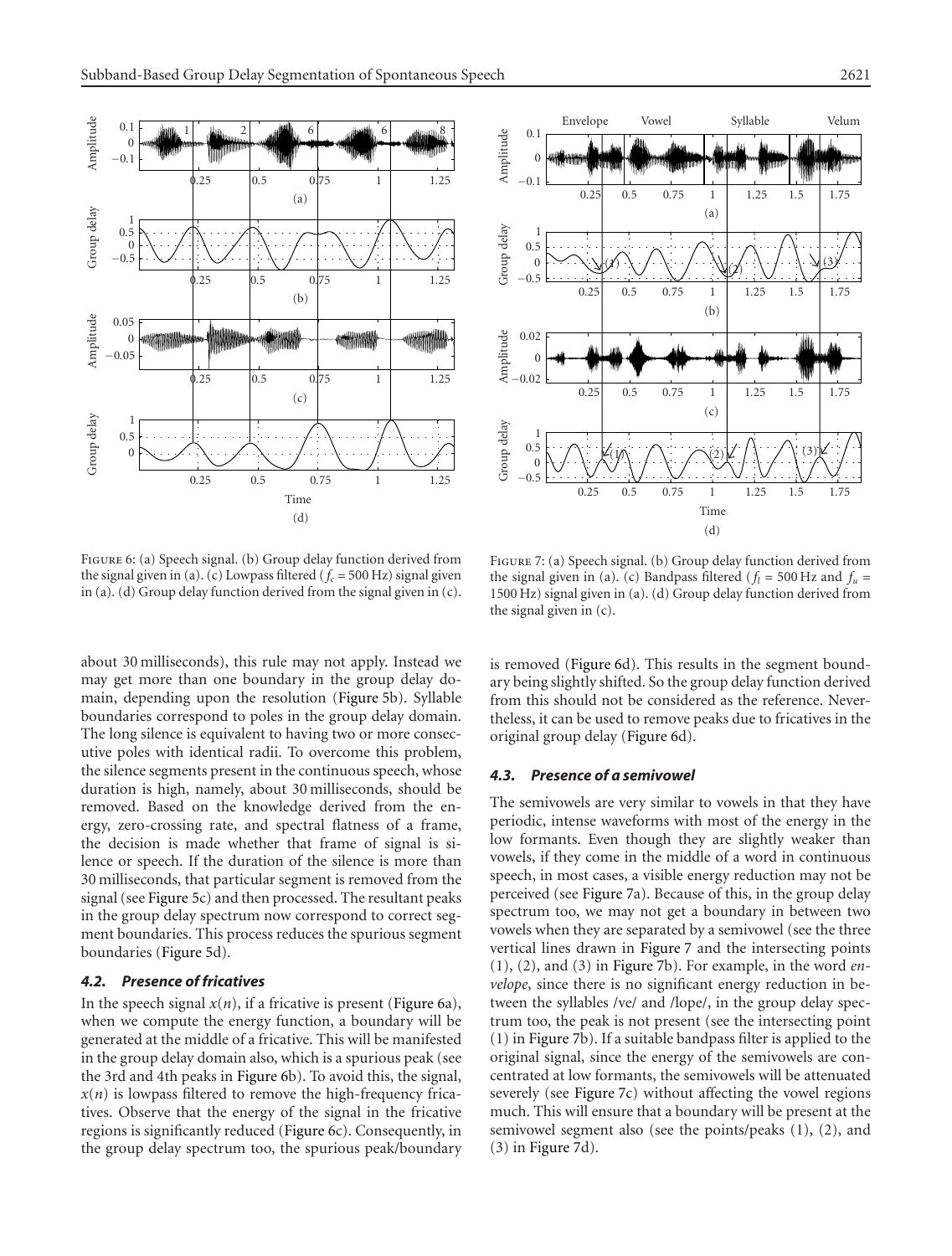

<span id="page-8-0"></span>FIGURE 8: (a) Speech signal for the utterance of the digit string "1 2 9 10." (b) Group delay function derived from signal given in (a) with lower resolution (WSF = 2.5). (c) Group delay function derived from the signal given in (a) with higher resolution (WSF  $=$ 1.2).

## *4.4. Refining segment boundaries*

The boundaries derived from the group-delay-based algorithm may have slight deviations from the actual boundaries, for example, in the nasal-consonant regions (Figures [8a](#page-8-0) and [8b](#page-8-0)). This is due to lower resolution. If the resolution of the group delay spectrum is increased by increasing the cepstral lifter size *N<sup>c</sup>* applied in the cepstral domain, a spurious segment is observed at the beginning of a nasal consonant. Nevertheless, when the resolution is increased, the error in the segment boundary is small [\(Figure 8c](#page-8-0)). Each boundary location in the lower-resolution group delay spectrum is compared with all the peaks in the higher-resolution group delay spectrum and the nearest peak is considered as the actual segment boundary.

## <span id="page-8-5"></span>*4.5. Combining evidence*

<span id="page-8-1"></span>Instead of using the group delay function derived from the STE function of the original signal alone, here, the speech signal is passed through a bank of three filters. The group delay function of the outputs of each of these three filters is computed. The basic steps involved in this approach for segmenting the speech signal at syllable-like units is given in the block diagram [\(Figure 9\)](#page-9-0). The boundaries derived from the different group delay functions are combined using the following logic:

$$
P_{\tau_{\rm al}} = P^i_{\tau_{\rm ap}} \tag{14}
$$

<span id="page-8-2"></span>if  $(P^i_{\tau_{\rm ap}} \sim P^j_{\tau_{\rm lp}}) \leq 20$  milliseconds for each peak "*i*" in  $P_{\tau_{\rm ap}}$  and for each peak " $j$ " in  $P_{\tau_{\text{in}}}$ ;

$$
P_{\text{temp}} = P_{\tau_{\text{bp}}}^j \tag{15}
$$

if 50 ≤ ( $P^i_{\tau_{\rm al}} \sim P^j_{\tau_{\rm bp}}$ ) ≤ 100 milliseconds for each peak "*i*" in  $P_{\tau_{\rm al}}$  and for each peak "*j*" in  $P_{\tau_{\rm bp}}$ ;

<span id="page-8-4"></span><span id="page-8-3"></span>
$$
P_{\tau_{\text{alb}}} = P_{\tau_{\text{al}}} \vee P_{\text{temp}},\tag{16}
$$

$$
P_{\tau_{\text{albm}}} = P_{\tau_{\text{m}}} \tag{17}
$$

if ( $P_{\tau_{\text{alb}}}$  ∼  $P_{\tau_{\text{m}}}$ ) ≤ 30 milliseconds, where

- (i) ∨ represents "OR" operation and ∼ represents the difference operation (i.e., only magnitude of the time difference is considered);
- (ii)  $P_{\tau_{\text{ap}}}$ —boundaries derived from the allpass signal;
- (iii)  $P_{\tau_{lp}}$ —boundaries derived from the lowpass filtered signal;
- (iv)  $P_{\tau_{\text{bp}}}$ —boundaries derived from the bandpass filtered signal;
- (v)  $P_{\tau_m}$ —boundaries derived from the higher-resolution group delay function;
- (vi)  $P_{\tau_a}$ —boundaries derived from allpass and lowpass filtered signals after combining;
- (vii)  $P_{\tau_{ab}}$ —boundaries derived from allpass, lowpass, and bandpass filtered signals after combining;
- (viii)  $P_{\tau_{\text{albm}}}$ —boundaries derived from allpass, lowpass, and bandpass filtered signals and from the higherresolution group delay function after combining.

For example, the speech signal for the utterance "groupdelay-based segmentation" [\(Figure 10a](#page-9-1)) is considered to describe the method of combining evidence. First, the silences in between the syllables, if any, are removed. In [Figure 10,](#page-9-1) the solid vertical lines drawn between Figures [10b](#page-9-1) and [10c](#page-9-1) denote the segment boundaries detected after combining the evidence from the group delay functions of allpass and lowpass filtered speech signals using [\(14\)](#page-8-1). The dashed line between Figures [10b](#page-9-1) and [10c](#page-9-1) (labeled as "1") denotes the spurious boundary, which is removed after combining. The solid vertical line drawn between Figures [10b](#page-9-1) and [10d](#page-9-1) denotes the new boundary detected after combining the evidence from the group delay functions of allpass and bandpass filtered speech signals using [\(15\)](#page-8-2) and [\(16\)](#page-8-3). The dotted vertical lines drawn from [Figure 10e](#page-9-1) to [Figure 10a](#page-9-1) denote the boundaries detected after refinement (see [\(17\)](#page-8-4)) using the higherresolution group delay function derived from the allpass filtered signal. Observe that a spurious segment boundary produced at the fricative region is removed after lowpass filtering the signal and a new boundary is detected (as indicated by the solid vertical line with label "2") in between the syllables /de/ and /lay/ because of bandpass filtering the signal.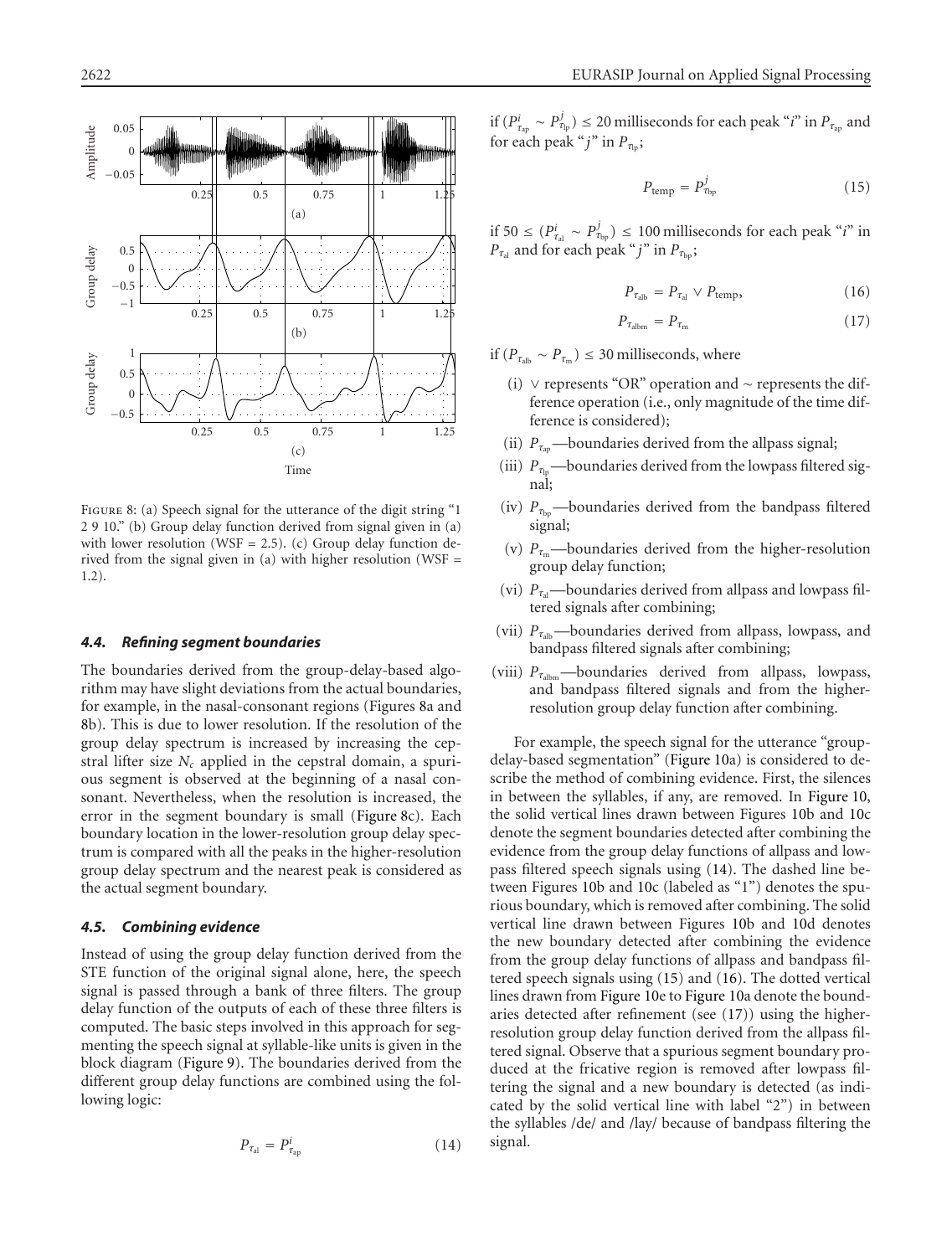

<span id="page-9-0"></span>Figure 9: Block diagram of subband-based approach.



<span id="page-9-1"></span>Figure 10: (a) Speech signal. (b) Group delay function derived from the allpass filtered signal. (c) Group delay function derived from lowpass filtered ( $f_c$  = 500 Hz) signal. (d) Group delay function derived from the bandpass filtered ( $f_l$  = 500 Hz and  $f_u$  = 1500 Hz) signal. (e) Group delay function with higher resolution derived from the allpass filtered signal.

### **5. EXPERIMENTS AND RESULTS**

## *5.1. Speech corpora*

The Switchboard corpus [\[14](#page-11-9)] and OGI-MLTS corpus [\[21\]](#page-11-16) are used for analyzing the performance of our system. Switchboard is a corpus of several thousands of informal speech dialogs recorded over the telephone. For our analysis, a portion of the corpus, which has syllable-level transcription, is considered. For these speech dialogs, syllable-level transcription [\[13](#page-11-8)] is also provided in this corpus. The duration of

the speech signals varies from 0.5 seconds to 25 seconds. In OGI-MLTS, 40 speech files uttered by 40 different speakers are considered for the analysis. In this subset, each file is of 45 seconds duration. These files are manually segmented into syllabic units and used as a reference to verify the performance of our segmentation approach.

#### *5.2. Experimental setup*

Prior to automatic segmentation, the speech signals are first preprocessed by removing the long silences (if any) as explained in [Section 4.1.](#page-6-3) For the computation of STE function, overlapped rectangular windows are used, where the window length is of duration 20 milliseconds and the overlap is of 10 milliseconds duration. Further, the value of  $\gamma$  in  $E(m)^\gamma$ is set to 0.001 to reduce the dynamic range of the STE function, irrespective of the speech corpus considered. In fact, any value of  $\gamma$  < 0.01 has been found to be appropriate. As defined in [Section 3.3,](#page-5-5) the WSF used to compute the size of the Hanning window (cepstral lifter size  $N_c$ ) is set to 4.0. Since the value of the WSF is fixed, the length of the root-cepstrum is proportional to the length of the STE function. Three different group delay functions are computed from (a) the original speech signal (allpass filtered), (b) lowpass filtered ( $f_c$  = 500 Hz) speech signal, and (c) bandpass filtered (*f<sup>l</sup>* = 500 Hz and  $f_u = 1500$  Hz) speech signal. The evidence derived from these group delay functions are combined as explained in [Section 4.5.](#page-8-5) In order to see the effect of each of the group delay function in the performance of the final system, four different experiments are carried out separately on the Switchboard corpus and the results are tabulated (see [Table 2\)](#page-10-4). In all these experiments, a boundary is said to be detected if the error between an automatic segmentation boundary and manual segmentation boundary is less than 80 milliseconds. Based on the error, four different categories are observed (see 1st column of [Table 2\)](#page-10-4). In each of these four categories, the performance is calculated by computing the ratio between the number of boundaries in each category and the total number of automatically detected boundaries.

From [Table 2,](#page-10-4) observe that, for the baseline system ( $P_{\tau_{ap}}$ ) alone), the number of insertions and deletions are very high (see 5th and 6th rows of 2nd column). The number of insertions is considerably reduced when  $P_{\tau_{ap}}$  and  $P_{\tau_{lp}}$  are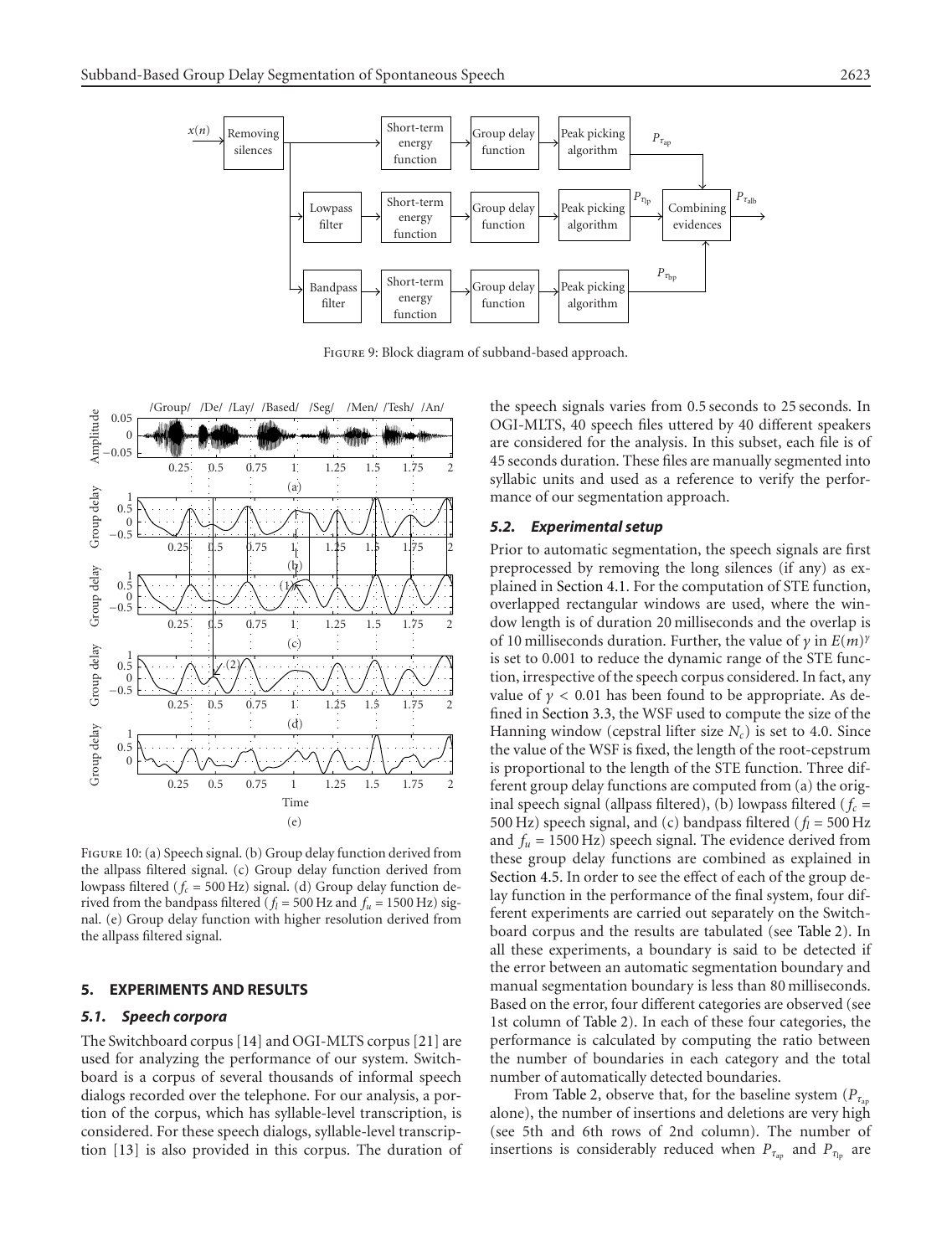TABLE 2: Performance (%) of different experiments.

<span id="page-10-4"></span>

| Error (ms) | $P_{\tau_{\rm ap}}$ | $P_{\tau_{\rm al}}$ | $P_{\tau_{\rm alb}}$ | $\tau_{\rm album}$ |
|------------|---------------------|---------------------|----------------------|--------------------|
| < 25       | 64.08               | 63.8                | 63.39                | 66.81              |
| $25 - 40$  | 12.82               | 12.66               | 13.35                | 18.10              |
| $40 - 60$  | 7.49                | 7.69                | 7.75                 | 11.21              |
| $60 - 80$  | 15.6                | 15.82               | 15.5                 | 3.88               |
| Insertion  | 8.14                | 5.64                | 5.80                 | 5.96               |
| Deletion   | 10.72               | 10.88               | 6.45                 | 6.53               |

<span id="page-10-5"></span>Table 3: Performance (%) of the group-delay-based segmentation approach. (A) Switchboard corpus. (B) OGI-MLTS.

| Error (ms) | А     | В     |
|------------|-------|-------|
| < 25       | 66.81 | 76.58 |
| $25 - 40$  | 18.10 | 9.62  |
| $40 - 60$  | 11.21 | 7.86  |
| $60 - 80$  | 3.88  | 5.94  |
| Insertion  | 5.96  | 5.02  |
| Deletion   | 6.53  | 4.38  |
|            |       |       |

combined (see 3rd column) and the number of deletions is also reduced when  $P_{\tau_{ap}}$ ,  $P_{\tau_{lp}}$ , and  $P_{\tau_{bp}}$  are combined (see 4th column of [Table 2\)](#page-10-4). The error in segmentation boundaries are found to be greatly reduced when  $P_{\tau_{\text{alb}}}$  are combined with  $P_{\tau_{\rm m}}$  (see 5th column). The performance of the final system on Switchboard data is compared with the performance on OGI data (see [Table 3\)](#page-10-5). The performance of the final system on Tamil data in OGI corpus is found to be better than that of Switchboard corpus. The better performance for the language Tamil may be due to its simple syllable structure.

### **6. DISCUSSION**

After several refinements, the performance of the segmentation algorithm is reasonably better than that of the baseline system described in [Section 3.](#page-2-2) But still, there are some issues which are yet to be addressed. For example, the knowledge derived from the durational analysis can be incorporated into the system for reducing the number of insertions and deletions of syllable boundaries, which is yet to be done. The major problem in our approach is with syllables whose durations  $(D_s)$  are out of range, that is, when  $D<sub>s</sub>$  < 100 milliseconds or  $D<sub>s</sub>$  > 300 milliseconds. For this particular case, even the durational knowledge will not be of any help. This problem can be handled if the phonetic transcription is available or at least if the number of syllables present in the signal is known a priori. In our approach, the silence regions are detected and removed from the signal in the preprocessing stage itself. The STE function, zero-crossing rate, and spectral flatness measure are used with proper thresholds for silence detection. This method may suffer when analyzing signals with very low SNR.

As such, this segmentation approach is successfully used in two different tasks, namely, spoken language identification and automatic speech transcription, as described below. A syllable-level, unsupervised, and incremental clustering procedure is proposed in [\[22\]](#page-11-17) for spoken language identification. In this work, for each language, a syllable inventory is created by first segmenting the speech signal into syllable-like units. Similar syllable segments are then clustered using an incremental approach which results in a set of syllable models for each language. These language-dependent syllable models are then used for language identification. Further, in [\[23](#page-11-18)], the same approach is extended for the speech transcription task. This segmentation algorithm can also be used in a realtime speech recognition system by considering a few syllables (say a phrase) at a time.

## **7. CONCLUSIONS**

In this paper, a novel approach for segmenting the speech signal into syllable-like units is presented. Several refinements are suggested for improving the segmentation performance. The performance of the minimum-phase group-delayfunction-based segmentation approach, before and after refinements, is tested on Switchboard and OGI corpora. When compared with the performance of the baseline system, there is a considerable reduction in segmentation errors and the number of insertions and deletions. The advantage of segmentation prior to labeling in speech is that it can be independent of the task. Simple isolated syllable models can be built from the segmented data. Once syllable sequences are available, appropriate postprocessing can be done to build systems for specific tasks.

## **ACKNOWLEDGMENTS**

The authors are grateful to Steven Greenberg at ICSI, Berkeley, for making available a portion of the Switchboard corpus with syllable-level transcription. To overcome the problems with the baseline group-delay-based segmentation technique, Steven Greenberg suggested the subband-based approach described in [Section 4.](#page-6-4)

#### <span id="page-10-0"></span>**REFERENCES**

- [1] S.-L. Wu, B. E. D. Kingsbury, N. Morgan, and S. Greenberg, "Incorporating information from syllable-length time scales into automatic speech recognition," in *Proc. IEEE Int. Conf. Acoustics, Speech, Signal Processing (ICASSP '98)*, vol. 2, pp. 721–724, Seattle, Wash, USA, May 1998.
- <span id="page-10-1"></span>[2] O. Fujimura, "Syllable as a unit of speech recognition," *IEEE Trans. Acoustics, Speech, and Signal Processing*, vol. 23, no. 1, pp. 82–87, 1975.
- <span id="page-10-2"></span>[3] V. K. Prasad, *Segmentation and recognition of continuous speech*, Ph.D. dissertation, Department of Computer Science and Engineering, Indian Institute of Technology, Madras, India, 2002.
- <span id="page-10-3"></span>[4] P. Mermelstein, "Automatic segmentation of speech into syllabic units," *Journal of the Acoustical Society of America*, vol. 58, no. 4, pp. 880–883, 1975.